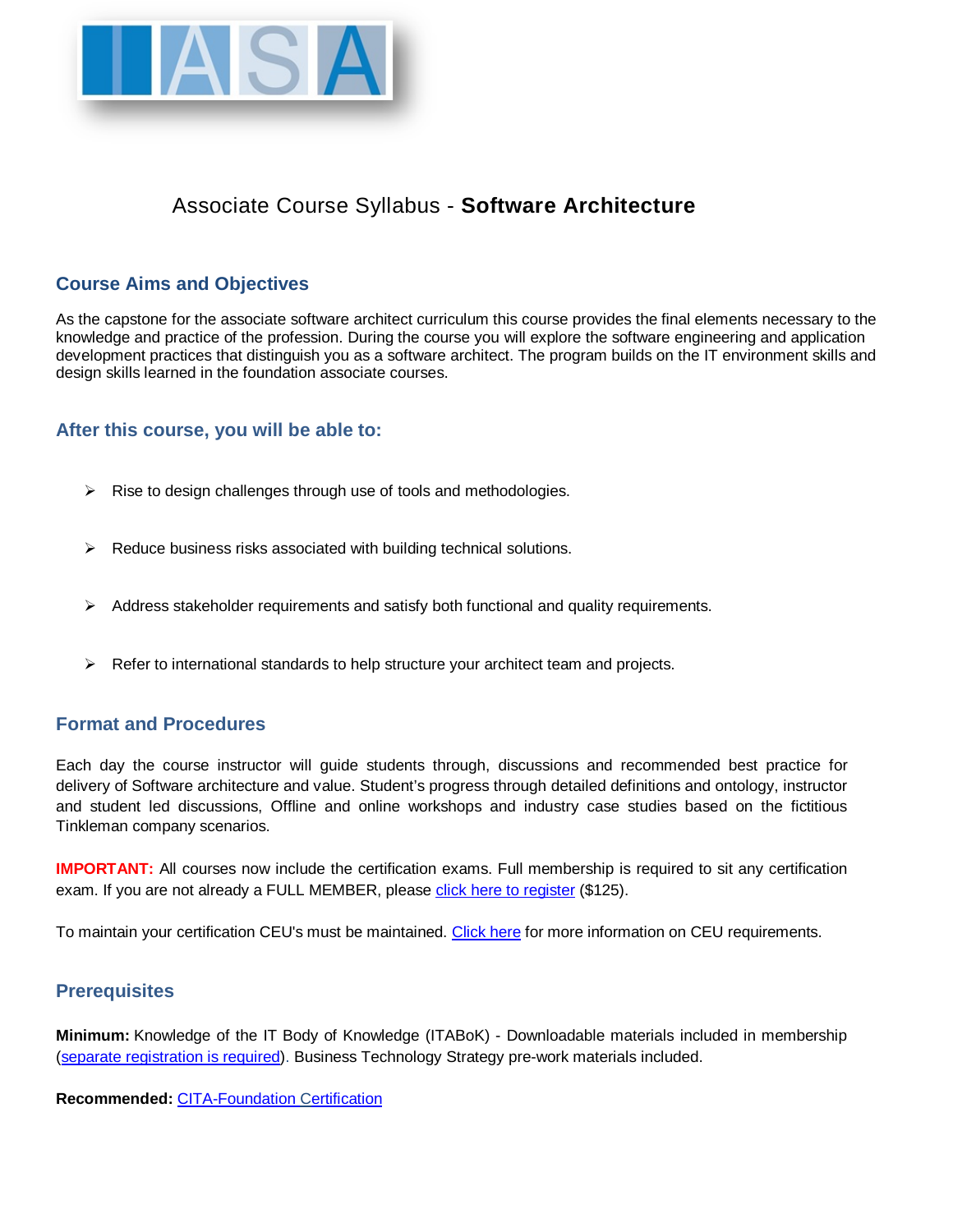# Associate Course Syllabus - **Software Architecture**

## **Module 1 – Software Architecture Fundamentals**

#### Lesson 1 – Roles and Teams

• Workshop 1.1 – Creation of the Software Architecture Job Description

Lesson 2 – Viewpoint Considerations of the Software Architect & Terminology

- Workshop 1.2 Views and Viewpoints Application
- Lesson 3 Software Architecture Principles

Lesson 4 – System Structures

• Workshop 1.3 – Patterns and Anti-Patterns Research Assignment

## **Module 2 - Software Construction**

Lesson 1 – Application Development and Visualization

• Workshop 2.1 – Requirements Validation

Lesson 2 – Programming Patterns

• Workshop 2.2 – Selecting the Right Development Methodology

Lesson 3 – Software Construction

Lesson 4 – Technology Platforms

### **Module 3 – Components, Frameworks and Tools**

Lesson 1 – Client Programming and User Experience (UX)

• Workshop 3.1 – Selection of Infrastructure Components

Lesson 2 – Client, Server and Storage Technologies

• Workshop 3.2 - Modeling

Lesson 3 - Workflow

• Workshop 3.3 – Creation of a Generic Architecture

Lesson 4 – Database Programming

• Workshop 3.4 – Database Design and Considerations

### **Module 4 – Service Network**

Lesson 1 – Asynchronous and Synchronous Distributed Computing

Lesson 2 – SOA

• Workshop 4.1 – Applying SOA Principles

Lesson 3 - Messaging, XML and B2B

Lesson 4 – Application and Service Management

• Workshop 4.2 – Connecting the Sum of the Parts